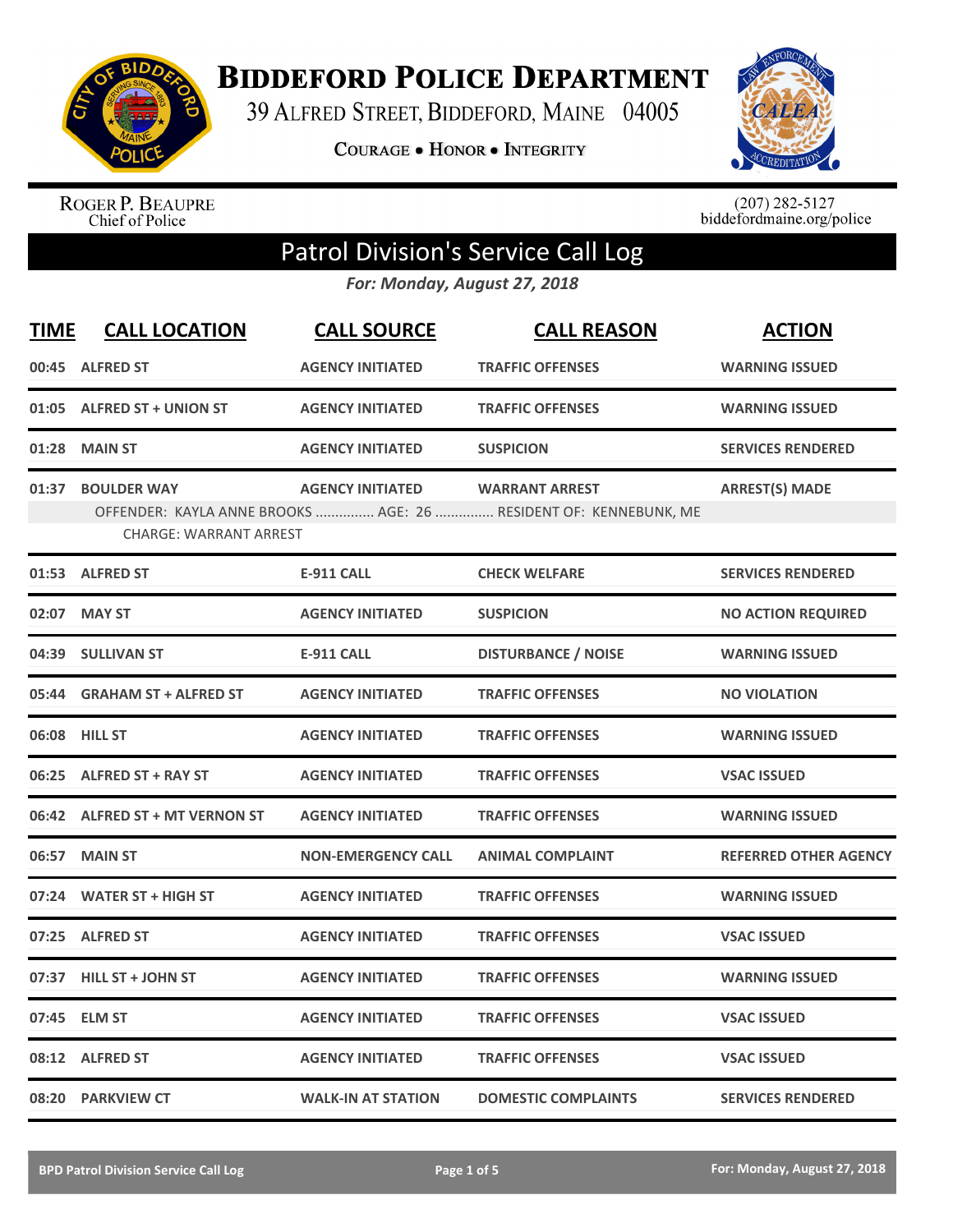| <b>TIME</b> | <b>CALL LOCATION</b>                                                                     | <b>CALL SOURCE</b>        | <b>CALL REASON</b>                                                                                  | <b>ACTION</b>               |
|-------------|------------------------------------------------------------------------------------------|---------------------------|-----------------------------------------------------------------------------------------------------|-----------------------------|
|             | 08:22 ELM ST                                                                             | <b>NON-EMERGENCY CALL</b> | <b>WRIT ORDER</b>                                                                                   | <b>SERVICES RENDERED</b>    |
|             | 08:26 POOL ST                                                                            | <b>AGENCY INITIATED</b>   | <b>TRAFFIC OFFENSES</b>                                                                             | <b>WARNING ISSUED</b>       |
|             | 08:29 ALFRED ST                                                                          | <b>AGENCY INITIATED</b>   | <b>TRAFFIC OFFENSES</b>                                                                             | <b>VSAC ISSUED</b>          |
|             | 08:38 PARKVIEW CT                                                                        | <b>NON-EMERGENCY CALL</b> | <b>CIVIL COMPLAINT</b>                                                                              | <b>SERVICES RENDERED</b>    |
|             | 08:53 ALFRED ST                                                                          | <b>AGENCY INITIATED</b>   | <b>TRAFFIC OFFENSES</b>                                                                             | <b>VSAC ISSUED</b>          |
|             | 09:00 ALFRED ST                                                                          | <b>AGENCY INITIATED</b>   | <b>LOBBY DRUG BOX</b>                                                                               | <b>SERVICES RENDERED</b>    |
|             | 09:00 MEDICAL CENTER DR                                                                  | <b>AGENCY INITIATED</b>   | <b>ESCORTS / RELAYS</b>                                                                             | <b>SERVICES RENDERED</b>    |
|             | 09:07 WATER ST + HIGH ST                                                                 | <b>AGENCY INITIATED</b>   | <b>TRAFFIC OFFENSES</b>                                                                             | <b>WARNING ISSUED</b>       |
|             | 09:17 WEST ST                                                                            | <b>AGENCY INITIATED</b>   | <b>PAPERWORK</b>                                                                                    | <b>PAPERWORK NOT SERVED</b> |
|             | 09:18 MARINER WAY + ALFRED ST                                                            | <b>AGENCY INITIATED</b>   | <b>TRAFFIC OFFENSES</b>                                                                             | <b>VSAC ISSUED</b>          |
|             | 09:18 BARRA RD                                                                           | <b>NON-EMERGENCY CALL</b> | <b>ANIMAL COMPLAINT</b>                                                                             | <b>GONE ON ARRIVAL</b>      |
|             | 09:19 ALFRED ST + MAINE TPKE                                                             | <b>RADIO</b>              | <b>DEBRIS IN ROADWAY</b>                                                                            | <b>GONE ON ARRIVAL</b>      |
| 09:28       | <b>MAIN ST</b>                                                                           | <b>AGENCY INITIATED</b>   | <b>TRAFFIC OFFENSES</b>                                                                             | <b>WARNING ISSUED</b>       |
| 09:32       | <b>GEORGE ST</b><br><b>CHARGE: CRIMINAL MISCHIEF</b><br><b>CHARGE: CRIMINAL TRESPASS</b> | <b>E-911 CALL</b>         | <b>CRIMINAL MISCHIEF</b><br>OFFENDER: KEVIN PATRICK DESCOTEAUX  AGE: 21  RESIDENT OF: BIDDEFORD, ME | <b>CITATION ISSUED</b>      |
|             | 09:38 MOUNTAIN RD                                                                        | <b>AGENCY INITIATED</b>   | <b>TRAFFIC OFFENSES</b>                                                                             | <b>VSAC ISSUED</b>          |
|             | 09:41 POOL ST                                                                            | <b>AGENCY INITIATED</b>   | <b>PAPERWORK</b>                                                                                    | <b>PAPERWORK NOT SERVED</b> |
|             | 09:54 BARRA RD                                                                           | <b>AGENCY INITIATED</b>   | <b>ALL OTHER</b>                                                                                    | <b>WARNING ISSUED</b>       |
|             | 09:54 ALFRED ST                                                                          | <b>WALK-IN AT STATION</b> | <b>PAPERWORK</b>                                                                                    | <b>PAPERWORK SERVED</b>     |
|             | 10:16 COLE RD                                                                            | <b>AGENCY INITIATED</b>   | <b>TRAFFIC OFFENSES</b>                                                                             | <b>VSAC ISSUED</b>          |
|             | 10:24 GRAHAM ST                                                                          | <b>NON-EMERGENCY CALL</b> | <b>CHECK WELFARE</b>                                                                                | <b>SERVICES RENDERED</b>    |
|             | 10:31 COLE RD + JANELLE ST                                                               | <b>AGENCY INITIATED</b>   | <b>TRAFFIC OFFENSES</b>                                                                             | <b>WARNING ISSUED</b>       |
|             | 10:36 MT VERNON ST                                                                       | <b>WALK-IN AT STATION</b> | <b>ILLEGAL DUMPING</b>                                                                              | <b>SERVICES RENDERED</b>    |
|             | 10:44 ELM ST                                                                             | <b>AGENCY INITIATED</b>   | <b>TRAFFIC OFFENSES</b>                                                                             | <b>VSAC ISSUED</b>          |
|             | 11:06 ALFRED ST                                                                          | <b>NON-EMERGENCY CALL</b> | <b>ARTICLES LOST/FOUND</b>                                                                          | <b>NO ACTION REQUIRED</b>   |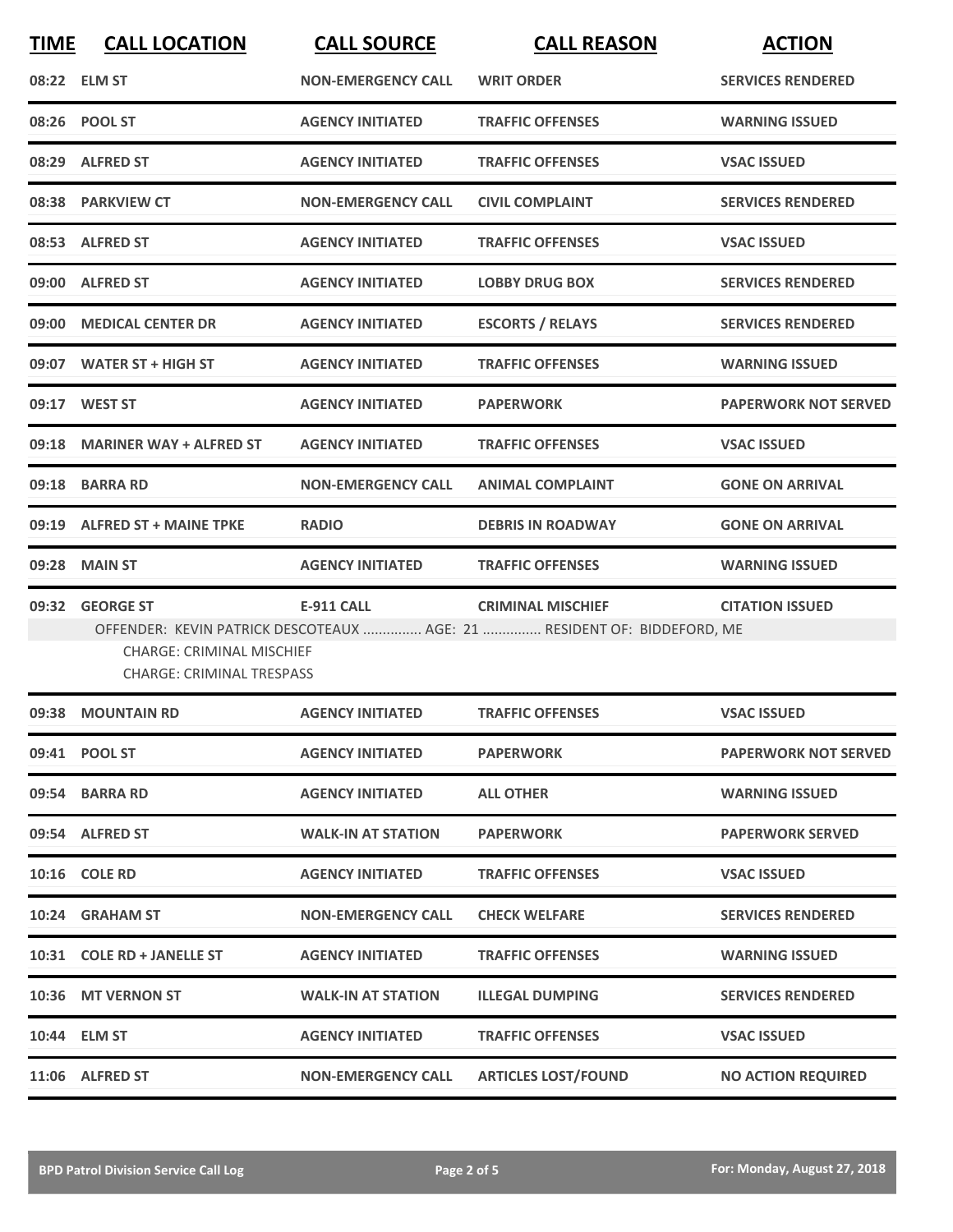## **TIME CALL LOCATION CALL SOURCE CALL REASON ACTION**

**11:06 NON ELM ST ‐EMERGENCY CALL VIOL OF BAIL CONDITIONS ARREST(S) MADE**

OFFENDER: DEANNA MARGARET MORAN ............... AGE: 18 ............... RESIDENT OF: BIDDEFORD, ME CHARGE: VIOLATING CONDITION OF RELEASE

|       | 11:12 BACON ST                                                               | <b>WALK-IN AT STATION</b>                                                              | <b>MENTAL ILLNESS CASES</b>                                                                            | <b>SERVICES RENDERED</b>  |
|-------|------------------------------------------------------------------------------|----------------------------------------------------------------------------------------|--------------------------------------------------------------------------------------------------------|---------------------------|
|       | 11:20 PROSPECT ST                                                            | <b>WALK-IN AT STATION</b>                                                              | <b>BURGLARY OF A MOTOR VEHICLE</b>                                                                     | <b>REPORT TAKEN</b>       |
|       | 11:22 ALFRED ST                                                              | <b>WALK-IN AT STATION</b>                                                              | <b>COURT ORDERED CHECK IN</b>                                                                          | <b>SERVICES RENDERED</b>  |
|       | 11:31 ALFRED ST                                                              | <b>NON-EMERGENCY CALL</b>                                                              | <b>COURT ORDERED CHECK IN</b>                                                                          | <b>SERVICES RENDERED</b>  |
|       | 11:35 SOUTH ST                                                               | <b>WALK-IN AT STATION</b>                                                              | <b>PAPERWORK</b>                                                                                       | <b>PAPERWORK SERVED</b>   |
|       | 11:37 BRIARWOOD DR                                                           | <b>NON-EMERGENCY CALL</b>                                                              | <b>CIVIL COMPLAINT</b>                                                                                 | <b>CIVIL COMPLAINT</b>    |
|       | <b>11:46 MAIN ST</b>                                                         | <b>AGENCY INITIATED</b>                                                                | <b>PRO-ACTIVE RESPONSE TEAM</b>                                                                        | <b>NO VIOLATION</b>       |
|       | 11:48 MARINER WAY<br><b>CHARGE: VIOLATING CONDITION OF RELEASE</b>           | <b>E-911 CALL</b>                                                                      | <b>VIOL OF BAIL CONDITIONS</b><br>OFFENDER: GARY MICHAEL BROOKS  AGE: 54  RESIDENT OF: PORTLAND, ME    | <b>ARREST(S) MADE</b>     |
|       | 11:54 WASHINGTON ST                                                          | <b>NON-EMERGENCY CALL</b>                                                              | <b>SUSPICION</b>                                                                                       | <b>SERVICES RENDERED</b>  |
|       | 11:59 FOSS ST                                                                | <b>WALK-IN AT STATION</b>                                                              | <b>SUSPICION</b>                                                                                       | <b>NO ACTION REQUIRED</b> |
|       | 12:24 EMERY ST                                                               | <b>WALK-IN AT STATION</b>                                                              | <b>SUSPICION</b>                                                                                       | <b>NO VIOLATION</b>       |
|       | 12:30 SOUTH ST<br><b>CHARGE: ASSAULT</b><br><b>CHARGE: CRIMINAL MISCHIEF</b> | <b>NON-EMERGENCY CALL</b><br>CHARGE: VIOLATING PROTECTION FROM ABUSE ORDER (2 charges) | <b>VIOL PROTECTION FROM ABUSE</b><br>OFFENDER: JOSHUA BRIAN MILLS  AGE: 28  RESIDENT OF: BIDDEFORD, ME | <b>REPORT TAKEN</b>       |
|       | 12:39 ALFRED ST                                                              | <b>AGENCY INITIATED</b>                                                                | <b>TRAFFIC OFFENSES</b>                                                                                | <b>VSAC ISSUED</b>        |
|       | 12:56 MEDICAL CENTER DR                                                      | <b>NON-EMERGENCY CALL</b>                                                              | <b>ALL OTHER</b>                                                                                       | <b>NO ACTION REQUIRED</b> |
| 13:07 | <b>MEMORIAL DR</b>                                                           | <b>E-911 CALL</b>                                                                      | 911 MISUSE                                                                                             | <b>NEGATIVE CONTACT</b>   |
| 13:11 | <b>MEMORIAL DR</b>                                                           | <b>E-911 CALL</b>                                                                      | 911 MISUSE                                                                                             | <b>NEGATIVE CONTACT</b>   |
| 13:25 | <b>SOUTH ST</b>                                                              | <b>WALK-IN AT STATION</b>                                                              | <b>PUBLIC URINATION OR DEFECATIO</b>                                                                   | <b>SERVICES RENDERED</b>  |

**13:29 E MARINER WAY ‐911 CALL 911 MISUSE WARNING ISSUED**

**13:48 AGENCY SULLIVAN ST INITIATED PRO‐ACTIVE RESPONSE TEAM NEGATIVE CONTACT**

**14:03 E STATE ST ‐911 CALL JUVENILE OFFENSES SERVICES RENDERED**

**13:54 NON SOUTH ST ‐EMERGENCY CALL PRISONER PROCESS ARREST(S) MADE**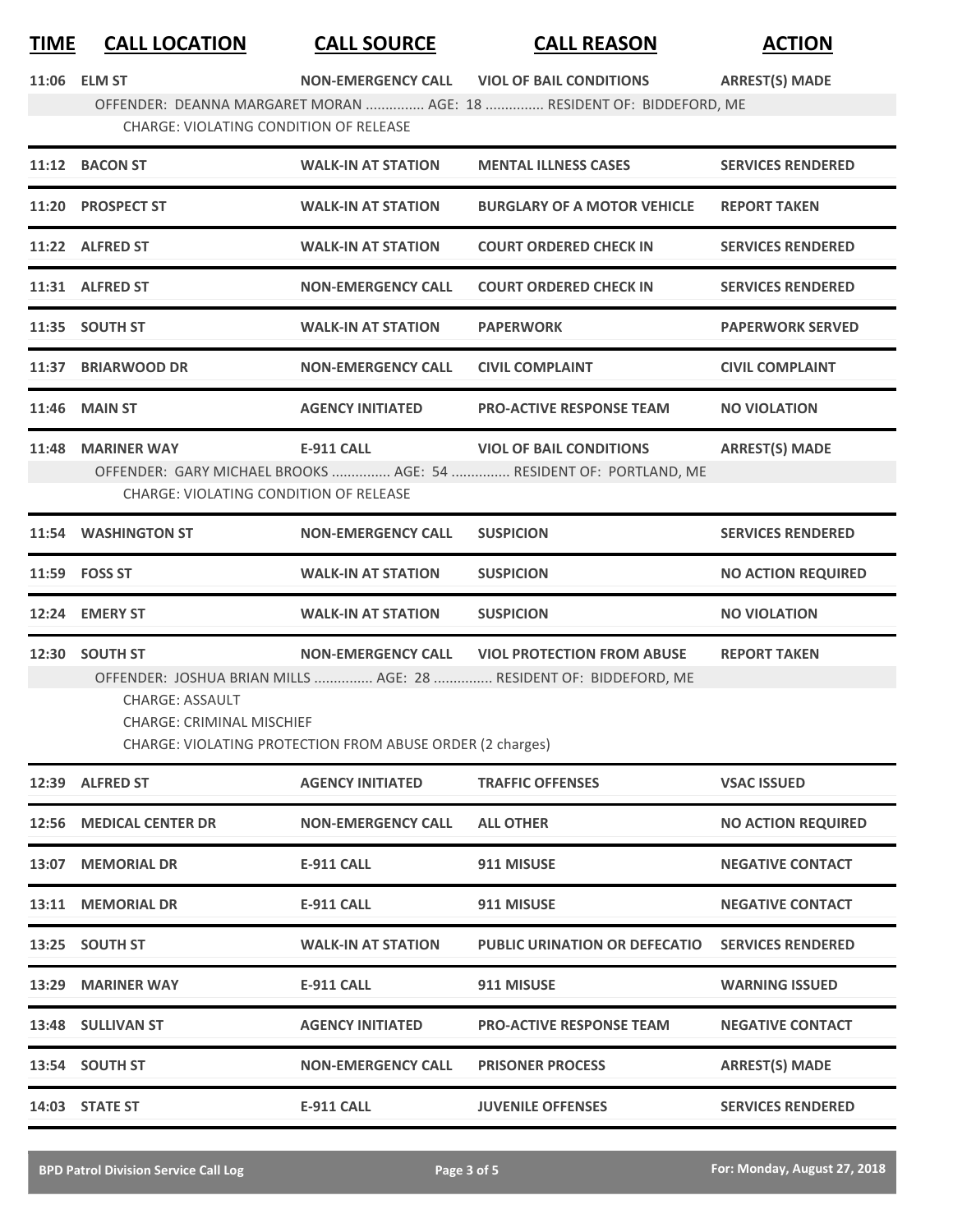| <b>TIME</b> | <b>CALL LOCATION</b>           | <b>CALL SOURCE</b>        | <b>CALL REASON</b>                                                 | <b>ACTION</b>                |
|-------------|--------------------------------|---------------------------|--------------------------------------------------------------------|------------------------------|
|             | 14:13 ALFRED ST                | <b>AGENCY INITIATED</b>   | <b>TRAFFIC OFFENSES</b>                                            | <b>WARNING ISSUED</b>        |
|             | 14:23 POOL ST                  | <b>NON-EMERGENCY CALL</b> | <b>CIVIL COMPLAINT</b>                                             | <b>CIVIL COMPLAINT</b>       |
|             | 14:25 ALFRED ST                | <b>AGENCY INITIATED</b>   | <b>TRAFFIC OFFENSES</b>                                            | <b>VSAC ISSUED</b>           |
|             | <b>14:32 MAIN ST</b>           | <b>NON-EMERGENCY CALL</b> | <b>SUSPICION</b>                                                   | <b>REPORT TAKEN</b>          |
|             | 15:15 CUTTS ST                 | <b>AGENCY INITIATED</b>   | <b>PRO-ACTIVE RESPONSE TEAM</b>                                    | <b>NO VIOLATION</b>          |
|             | 15:26 CHADWICK PL              | <b>NON-EMERGENCY CALL</b> | <b>ANIMAL COMPLAINT</b>                                            | <b>NO ACTION REQUIRED</b>    |
|             | 15:41 ALFRED ST                | <b>E-911 CALL</b>         | 911 MISUSE                                                         | <b>NO ACTION REQUIRED</b>    |
|             | 15:41 MYRTLE ST                | <b>NON-EMERGENCY CALL</b> | 911 MISUSE                                                         | <b>SERVICES RENDERED</b>     |
|             | 15:59 FREEMAN ST + BUCKLEYS CT | <b>NON-EMERGENCY CALL</b> | <b>PARKING COMPLAINT</b>                                           | <b>GONE ON ARRIVAL</b>       |
|             | 16:14 WESTERN AVE              | <b>E-911 CALL</b>         | <b>DOMESTIC COMPLAINTS</b>                                         | <b>REPORT TAKEN</b>          |
|             | <b>16:30 MAIN ST</b>           | <b>NON-EMERGENCY CALL</b> | <b>WARRANT ARREST</b>                                              | <b>ARREST(S) MADE</b>        |
|             | <b>CHARGE: WARRANT ARREST</b>  |                           | OFFENDER: CHERYL LYNNE METHOT  AGE: 52  RESIDENT OF: TRANSIENT, ME |                              |
|             | 16:31 ALFRED ST                | <b>WALK-IN AT STATION</b> | <b>COURT ORDERED CHECK IN</b>                                      | <b>NO VIOLATION</b>          |
|             | 16:32 ALFRED ST                | <b>E-911 CALL</b>         | 911 MISUSE                                                         | <b>SERVICES RENDERED</b>     |
|             | 16:33 ALFRED ST                | <b>NON-EMERGENCY CALL</b> | <b>PAPERWORK</b>                                                   | <b>SERVICES RENDERED</b>     |
|             | 17:00 ALFRED ST                | <b>WALK-IN AT STATION</b> | <b>PAPERWORK</b>                                                   | <b>PAPERWORK SERVED</b>      |
|             | 17:06 BACON ST                 | <b>NON-EMERGENCY CALL</b> | <b>STRUCTURE FIRE</b>                                              | <b>EXTINGUISHED</b>          |
|             | 17:33 PRECOURT ST              | E-911 CALL                | 911 MISUSE                                                         | <b>NO ACTION REQUIRED</b>    |
|             | <b>18:12 BRADBURY ST</b>       | <b>NON-EMERGENCY CALL</b> | <b>PAPERWORK</b>                                                   | <b>SERVICES RENDERED</b>     |
|             | 18:14 WASHINGTON ST            | <b>NON-EMERGENCY CALL</b> | <b>SUSPICION</b>                                                   | <b>NO VIOLATION</b>          |
|             | 18:18 BEACH AVE                | E-911 CALL                | <b>ANIMAL COMPLAINT</b>                                            | <b>REFERRED OTHER AGENCY</b> |
|             | 18:46 WASHINGTON ST            | <b>NON-EMERGENCY CALL</b> | <b>SUSPICION</b>                                                   | <b>TRANSPORT TO HOSPITAL</b> |
|             | 18:59 BIDDEFORD GATEWAY CTR    | <b>E-911 CALL</b>         | 911 MISUSE                                                         | <b>SERVICES RENDERED</b>     |
|             | 19:31 ALFRED ST                | E-911 CALL                | 911 MISUSE                                                         | <b>UNFOUNDED</b>             |
|             | 19:33 BACON ST + HILL ST       | <b>NON-EMERGENCY CALL</b> | <b>PARKING COMPLAINT</b>                                           | <b>PARKING TICKET ISSUED</b> |
|             | 19:42 ALFRED ST                | <b>AGENCY INITIATED</b>   | <b>TRAFFIC OFFENSES</b>                                            | <b>VSAC ISSUED</b>           |